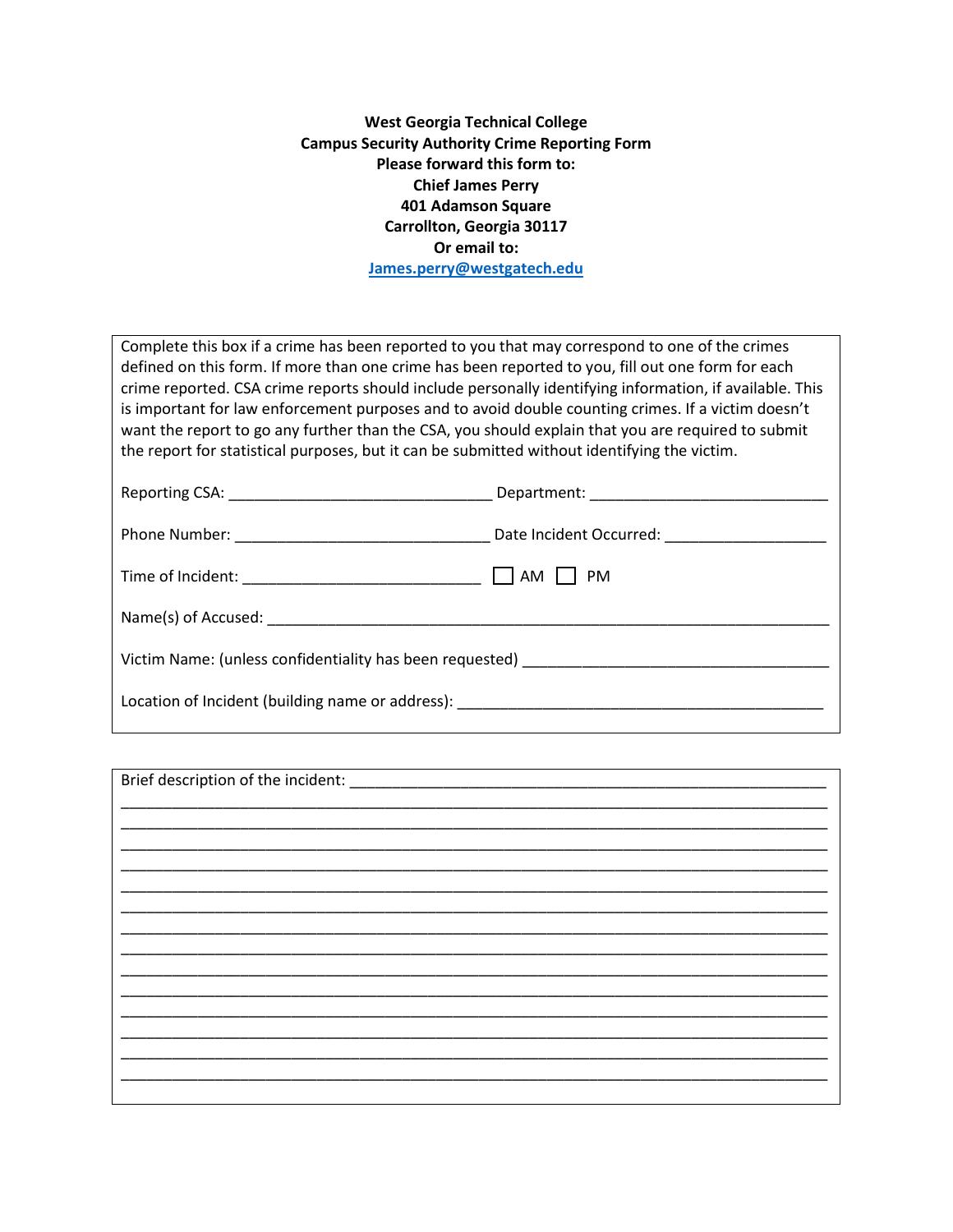*Murder/Non-Negligent Manslaughter:* the willful (non-negligent) killing of one human being by another. NOTE: Deaths caused by negligence, attempts to kill, assaults to kill, suicides, accidental deaths, and justifiable homicides are excluded.

*Negligent Manslaughter***:** the killing of another person through gross negligence.

*Aggravated Assault:* an unlawful attack by one person upon another for the purpose of inflicting severe or aggravated bodily injury. This type of assault usually is accompanied by the use of a weapon or by means likely to produce death or great bodily harm. It is not necessary that injury result from an aggravated assault when a gun, knife or other weapon is used which could or probably would result in a serious potential injury if the crime were successfully completed.

*Robbery:* the taking or attempting to take anything from value of the care, custody or control of a person or persons by force or threat of force or violence and/or by putting the victim in fear.

*Burglary:* The unlawful entry of a structure to commit a felony or a theft. For reporting purposes this definition includes: unlawful entry with intent to commit a larceny or a felony; breaking and entering with intent to commit a larceny; housebreaking; safecracking; and all attempts to commit any of the aforementioned.

*Motor Vehicle Theft:* The theft or attempted theft of a motor vehicle. (Classify as motor vehicle theft all cases where automobiles are taken by persons not having lawful access, even though the vehicles are later abandoned - including joy riding)

*Arson***:** The willful or malicious burning or attempt to burn, with or without intent to defraud, a dwelling house, public building, motor vehicle or aircraft, or personal property of another kind.

*Domestic Violence:* The term "domestic violence" includes felony or misdemeanor crimes of violence committed by a current or former spouse of the victim, by a person with whom the victim shares a child in common, by a person who is cohabitating with or has cohabitated with the victim as a spouse, by a person similarly situated to a spouse of the victim under the domestic or family violence laws of the jurisdiction receiving grant monies, or by any other person against an adult or youth victim who is protected from that person's acts under the domestic or family violence laws of the State of Georgia.

*Dating Violence:* The term "dating violence" means violence committed by a person – (A) who is or has been in a social relationship of a romantic or intimate nature with the victim; and (B) where the existence of such a relationship shall be determined based on a consideration of the following factors: (i) The length of the relationship; (ii) The type of relationship; (iii) The frequency of interaction between the persons involved in the relationship.

*Stalking:* The term "stalking" means engaging in a course of conduct directed at a specific person that would cause a reasonable person to - (A) fear for his or her safety or the safety of others; (B) suffer substantial emotional distress.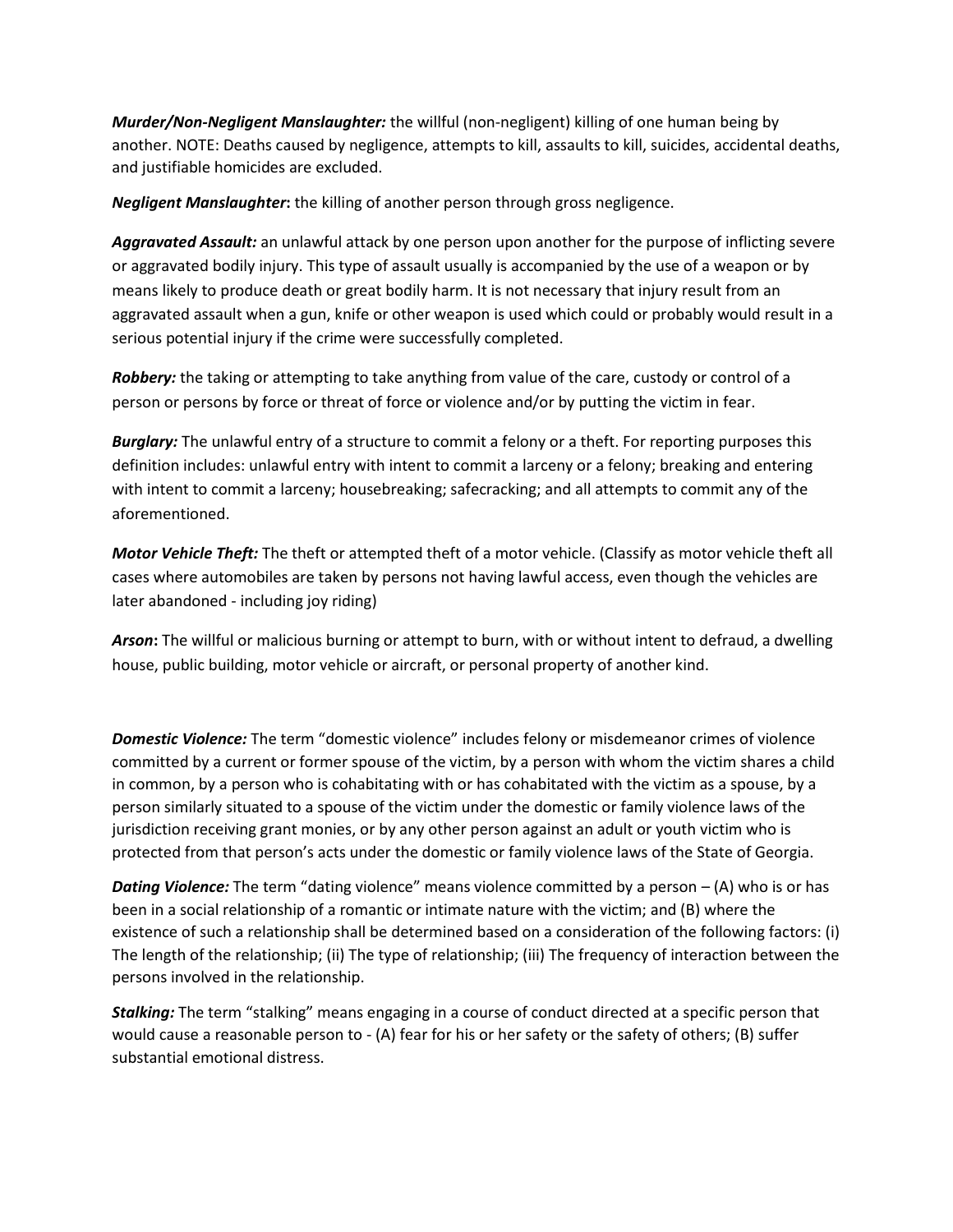*Weapon Law Violations:* The violation of laws or ordinances dealing with weapon offenses, regulatory in nature, such as: manufacture, sale, or possession of deadly weapons; carrying deadly weapons, concealed or openly; furnishing deadly weapons to minors; aliens possessing deadly weapons; all attempts to commit any of the aforementioned.

*Drug Abuse Violations:* Violations of state and local laws relating to the unlawful possession, sale, use, growing, manufacturing, and making of narcotic drugs. The relevant substances include: opium or cocaine and their derivatives (morphine, heroin, codeine); marijuana; synthetic narcotics (Demerol, methadones); and dangerous non-narcotic drugs (barbiturates, Benzedrine).

*Liquor Law Violations:* The violation of laws or ordinance prohibiting: the manufacture, sale, transporting, furnishing, possessing of intoxicating liquor; maintaining unlawful drinking places; bootlegging; operating a still; furnishing liquor to minor or intemperate person; using a vehicle for illegal transportation of liquor; drinking on a train or public conveyance; all attempts to commit any of the aforementioned. (Drunkenness and driving under the influence are not included in this definition.)

# **Sex Offenses-Forcible**

Any sexual act directed against another person, forcibly and/or against that person's will; or not forcibly or against the person's will where the victim is incapable of giving consent.

# **A. Forcible Rape**

The carnal knowledge of a person, forcibly and/or against the person's will; or not forcibly or against the person's will where the victim is incapable of giving consent because of his/her temporary or permanent mental or physical incapacity (or because of his/her youth). Penetration, no matter how slight, of the vagina or anus with any body part or object, or oral penetration by a sex organ of another person, without the consent of the victim. This definition includes any gender of victim or perpetrator.

## **B. Forcible Sodomy**

Oral or anal sexual intercourse with another person, forcibly and/or against that person's will; or not forcibly against the person's will where the victim is incapable of giving consent because of his/her youth or because of his/her temporary or permanent mental or physical incapacity.

## **C. Sexual Assault with an Object**

The use of an object or instrument to unlawfully penetrate, however slightly, the genital or anal opening of the body of another person, forcibly and/or against that person's will; or not forcibly or against the person's will where the victim is incapable of giving consent because of his/her youth or because of his/her temporary or permanent mental or physical incapacity.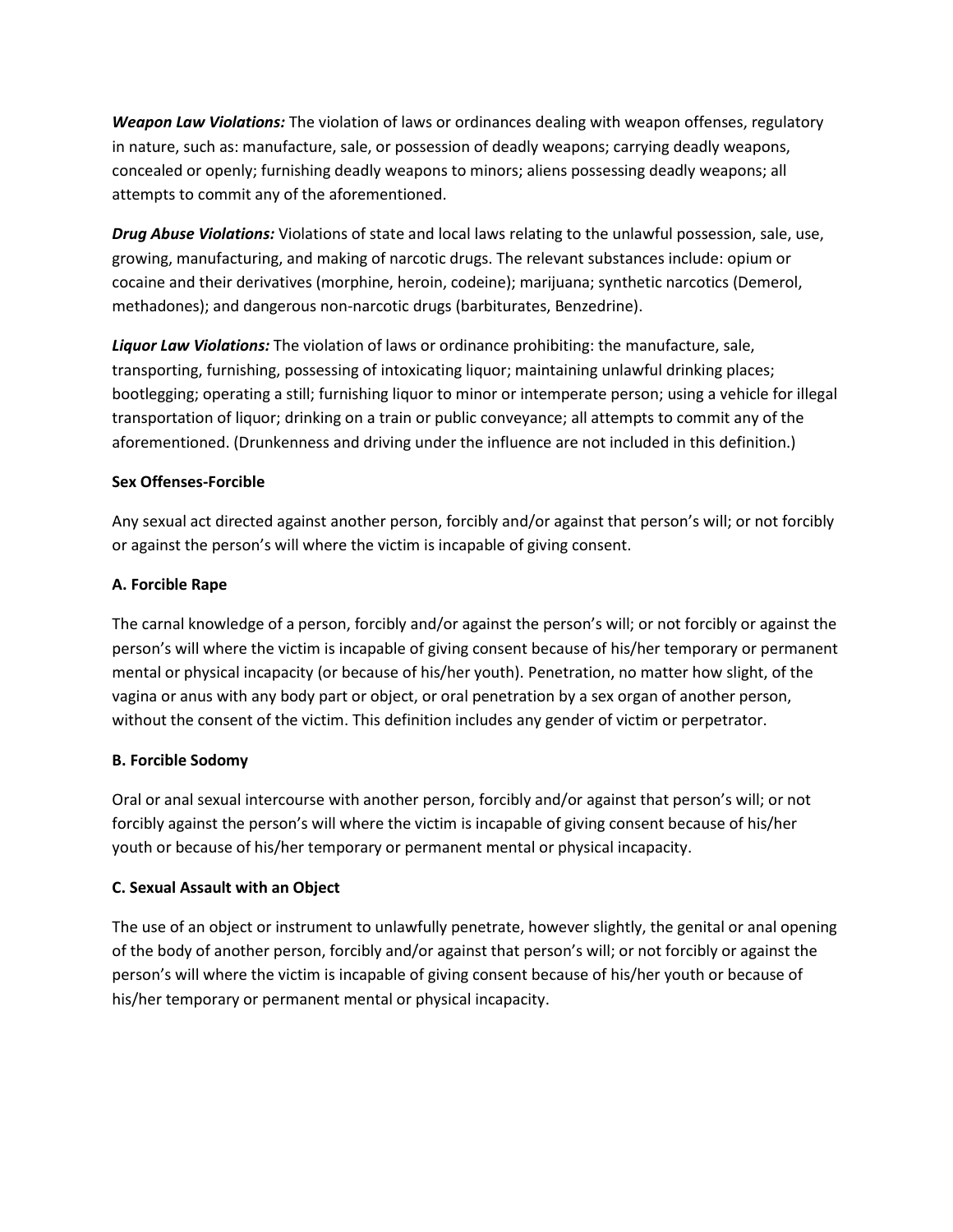## **D. Forcible Fondling**

The touching of the private body parts of another person for the purpose of sexual gratification, forcibly and/or against that person's will; or, not forcibly or against the person's will where the victim is incapable of giving consent because of his/her youth or because of his/her temporary or permanent mental incapacity.

## **Sex Offenses-Non-forcible**

Unlawful, non-forcible sexual intercourse.

## **A. Incest**

Non-forcible sexual intercourse between persons who are related to each other within the degrees wherein marriage is prohibited by law.

# **B. Statutory Rape**

Non-forcible sexual intercourse with a person who is under the statutory age of consent.

# **HATE CRIMES**

West Georgia Technical College is also required to report statistics for hate (bias) related crimes by the type of bias as defined below for the following classification:

(See definitions above for the following)

- Murder/non-negligent manslaughter
- Sex offenses
- Robbery
- Aggravated assault
- Burglary
- Motor vehicle theft
- Arson

(See Definitions below for the following)

- Larceny
- Vandalism
- Intimidation
- Simple assault

*Larceny*: The unlawful taking, carrying, leading, or riding away of property from the possession or constructive possession of another.